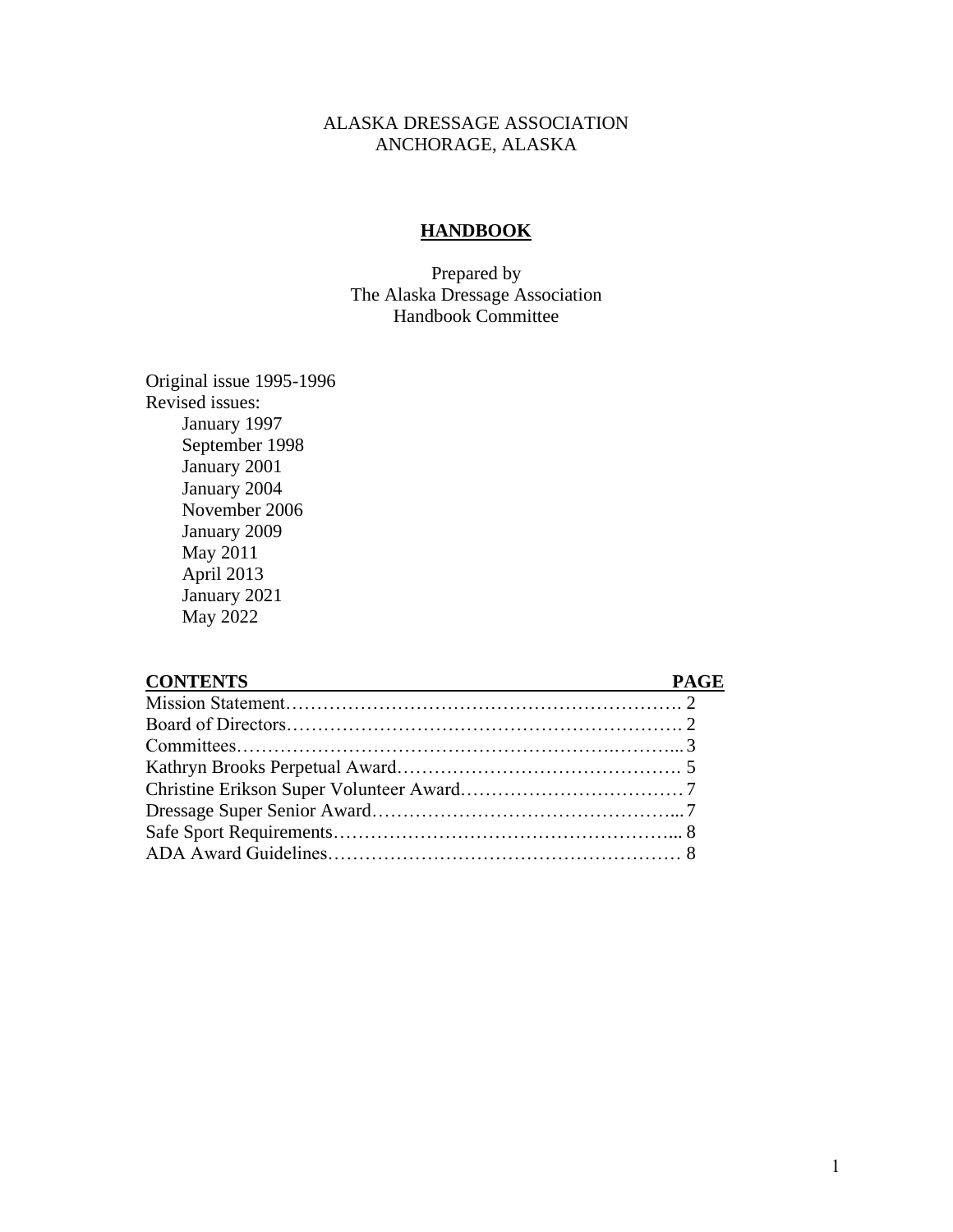## **MISSION STATEMENT**

The Mission of the Alaska Dressage Association is to promote and encourage a high standard of dressage throughout the state of Alaska, primarily through educational programs, publications, and events.

# **BOARD OF DIRECTORS**

Job Descriptions

## **PRESIDENT**:

- Creates agenda and runs monthly Board of Directors meeting.
- Establishes and coordinates with the Show Committee.
- Establishes and coordinates with the Omnibus Committee.

### **VICE-PRESIDENT**:

- Runs meetings when President is unavailable.
- Establishes and coordinates with the Nominating Committee.
- Establishes and coordinates with the Awards Committee.
- Establishes and coordinates with the Engagement Committee

## **SECRETARY**:

- Records and provides minutes of the monthly Board of Directors meetings.
- Sends thank you letters to sponsors and advertisers.
- Establishes and coordinates with Membership Committee.
- Maintains annual membership lists.

### **TREASURER**:

- Provides monthly/annual reports and retains all historical financial records.
- Pays ADA's bills.
- Maintains ADA's non-profit status.
- Establishes and coordinates with Fundraising Committee.
- Establishes and coordinates with the Annual Awards Banquet Committee.

### **MEDIA MANAGER**:

- Maintains the ADA Website.
- Promotes ADA on Facebook and manages incoming/outgoing communications.
- Coordinates membership e-mail chain and other group communications.
- Organizes and maintains shared data from all Board Members.
- Establishes and coordinates with the Handbook/By Laws Committee.

### **PRESIDENT ASSIST**:

- Works with current President to learn the job.
- Helps establish and coordinates with the Show and Omnibus Committees.
- Supports President and assists with complex tasks.

### **TREASURER ASSIST**:

- Works with current Treasurer to learn the job.
- Helps establish and coordinates with Fundraising and Annual Banquet Committees.
- Supports Treasurer and assists with complex tasks.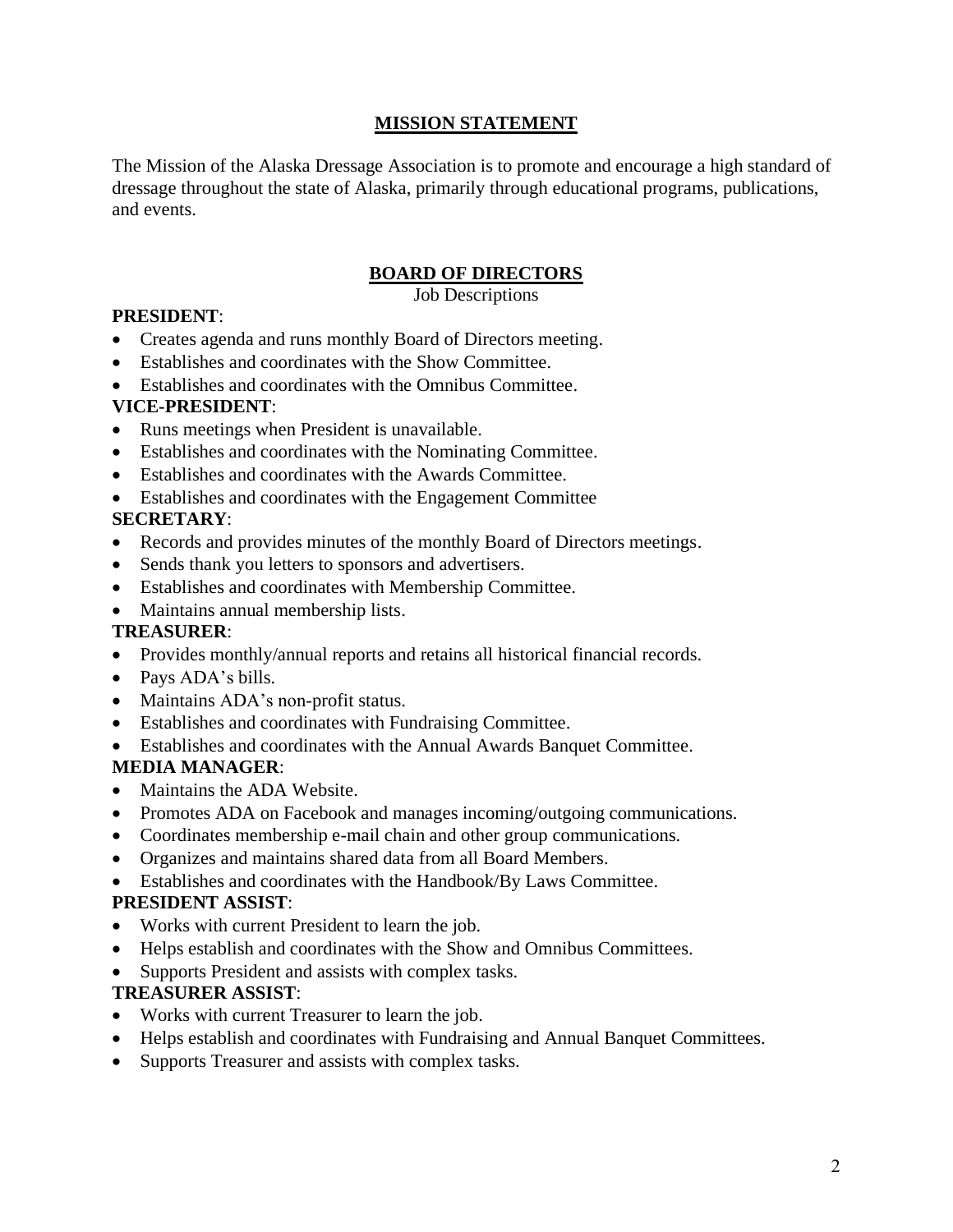### **JUNIOR BOARD MEMBERS (MINIMUM 2)**:

Junior members help with committees and promote ADA to their peers. (Note—The junior board members will hold "advisory only" status. This means their votes will not count toward the quorum, but will be taken under advisement.)

# **COMMITTEES**

As directed in the by-laws, standing committees will be formed. A designated officer of the board of directors will be responsible for the formation of the committees and appointment of a chairperson.

As effective use of committees is critical, it is suggested that committees conduct business prior to the monthly board meeting as needed and be prepared to report at each monthly board meeting when appropriate.

### **Following is a list of committees, the designated officer responsible for the committee, and the committee's tasks or responsibilities.**

### **Membership Committee:** Designated Officer—Secretary

- Prepares annual USDF roster of current membership
- Processes new member applications
- Organizes membership drives

### **Fundraising Committee:** Designated Officer-Treasurer and Treasurer Assist

- Solicits sponsors.
- Develops creative ways to earn non-equestrian related funding.
- Develops fundraising for the Omnibus.
- Develops fundraising for and at the Annual Awards Banquet.

### **Omnibus Committee:** Designated Officer—President

- Prepares the annual Omnibus for ADA horse shows.
- Submits the Omnibus to all necessary show officials, national and local organizations, and ADA members.
- Coordinates with the Fundraising Committee for Omnibus advertising.

### **Show Committee:** Designated Officer —President and President Assist

- Establishes licensing and insurance for shows.
- Reserves facility with the Anchorage Horse Council.
- Establishes contracts with show officials, housing for show officials, EMTs, veterinarians, farriers, concession stand.
- Appoints a Hospitality Chairperson to cover care for judges, technical delegates, clinicians, or other guests of ADA functions.
- Coordinates with the Show Manager and Show Secretary of each show.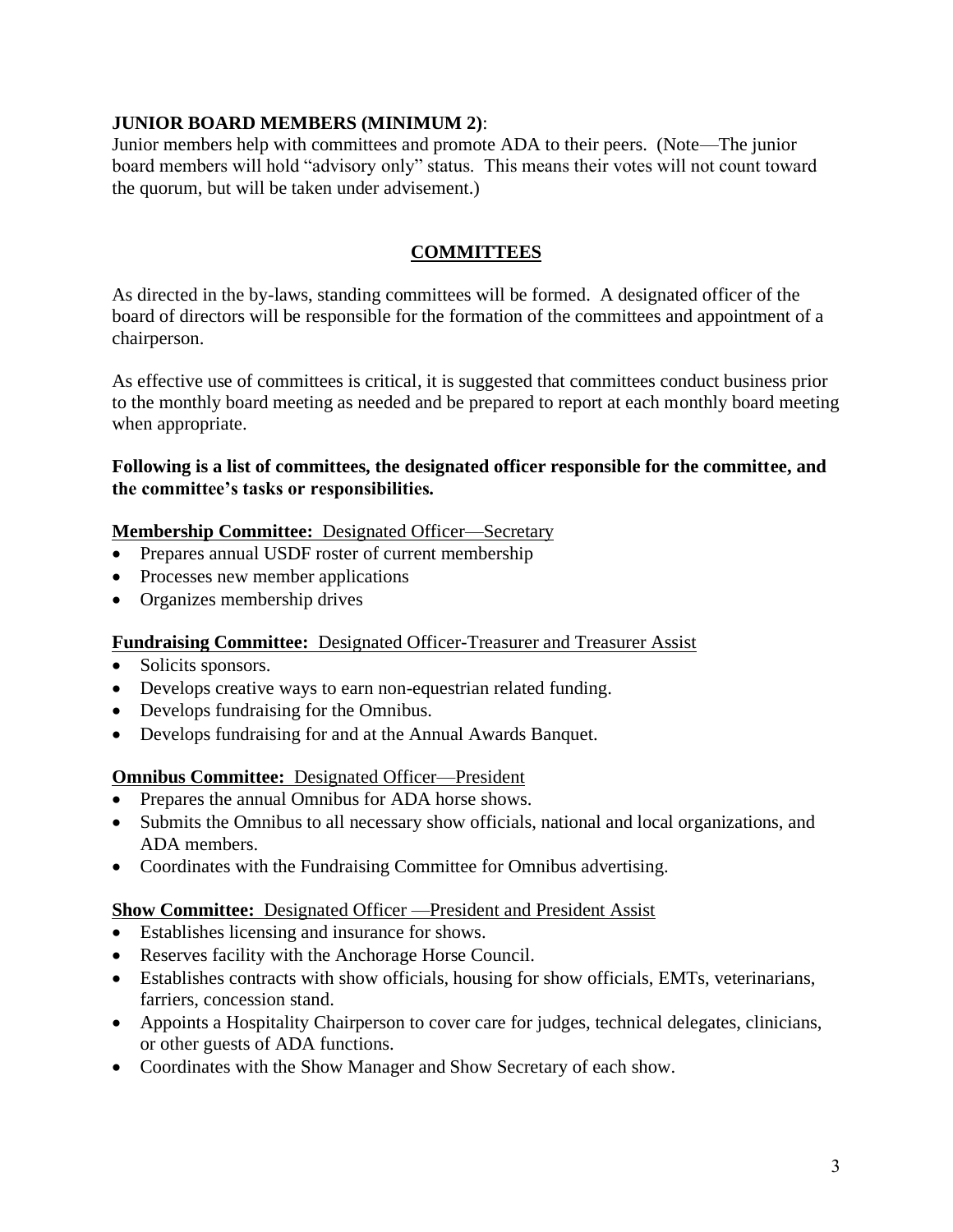# **Engagement Committee:** Designated Officer – VP

- Organizes Ride-a-Tests.
- Organizes reoccurring weekday events or special events (quadrille practice, prix caprilli, scribing classes, dress up day, holiday, etc)

## **Nominating Committee:** Designated Officer—Vice-President

- Conducts Annual Board of Directors Election.
- Announces election results at the Annual Awards Banquet. Procedures for Election:
	- 1. Appointment: A minimum of two ADA non-board members shall be appointed by the current board of directors by August 30<sup>th</sup> of each year.
	- 2. Notification: No later than September  $7<sup>th</sup>$  an ADA publication shall announce to the membership that nominations are being accepted.
	- 3. Senior Board Members: A slate of no more than twice the number of Senior Board member positions open for election shall be solicited from the Board and the membership.
	- 4. Junior Board Members: A slate of no more than four junior ADA members (under 18 years) shall be solicited for the minimum of two annually elected Junior ADA Board member positions.
	- 5. Qualifications for Nominees: Nominees do not need to be current members of ADA at the time of their nomination. However, if elected, nominees must maintain a current membership with ADA for the duration of their term.
	- 6. Submission of Nominations: No later than September  $30<sup>th</sup>$  all nominations, accompanied by a written biography of 300 words or less, shall be submitted to the Nominating Committee.
	- 7. Ballot: The ballot should be prepared and mailed to the membership by the Nominating Committee thirty (30) days prior to the annual meeting of the general membership. Completed ballots must be received by the Nominating Committee no later than two days prior to the annual meeting.
	- 8. Tie Votes:In case of a tie vote, a run-off election shall be held at the annual meeting.

### **Awards Committee:** Designated Officer—Vice-President

- Obtains dressage show results from all USEF-licensed/USDF-recognized shows in Alaska.
- Calculates year end awards for the Annual Awards Banquet.
- Orders show, year-end, and volunteer awards using approved budget for expenses.
- Documents annual and lifetime recordings.

### **Annual Banquet Committee:** Designated Officer—Treasurer and Treasurer Assist

- Selects and arranges event with banquet facility.
- Coordinates with the Awards Committee.
- Coordinates with the Fundraising Committee for Silent Auction.

### **Handbook and By Laws Committee:** Designated Officer—Media Manager

• Reviews handbook as needed and drafts updates regarding appropriate procedures and policies, as guided by the by-laws.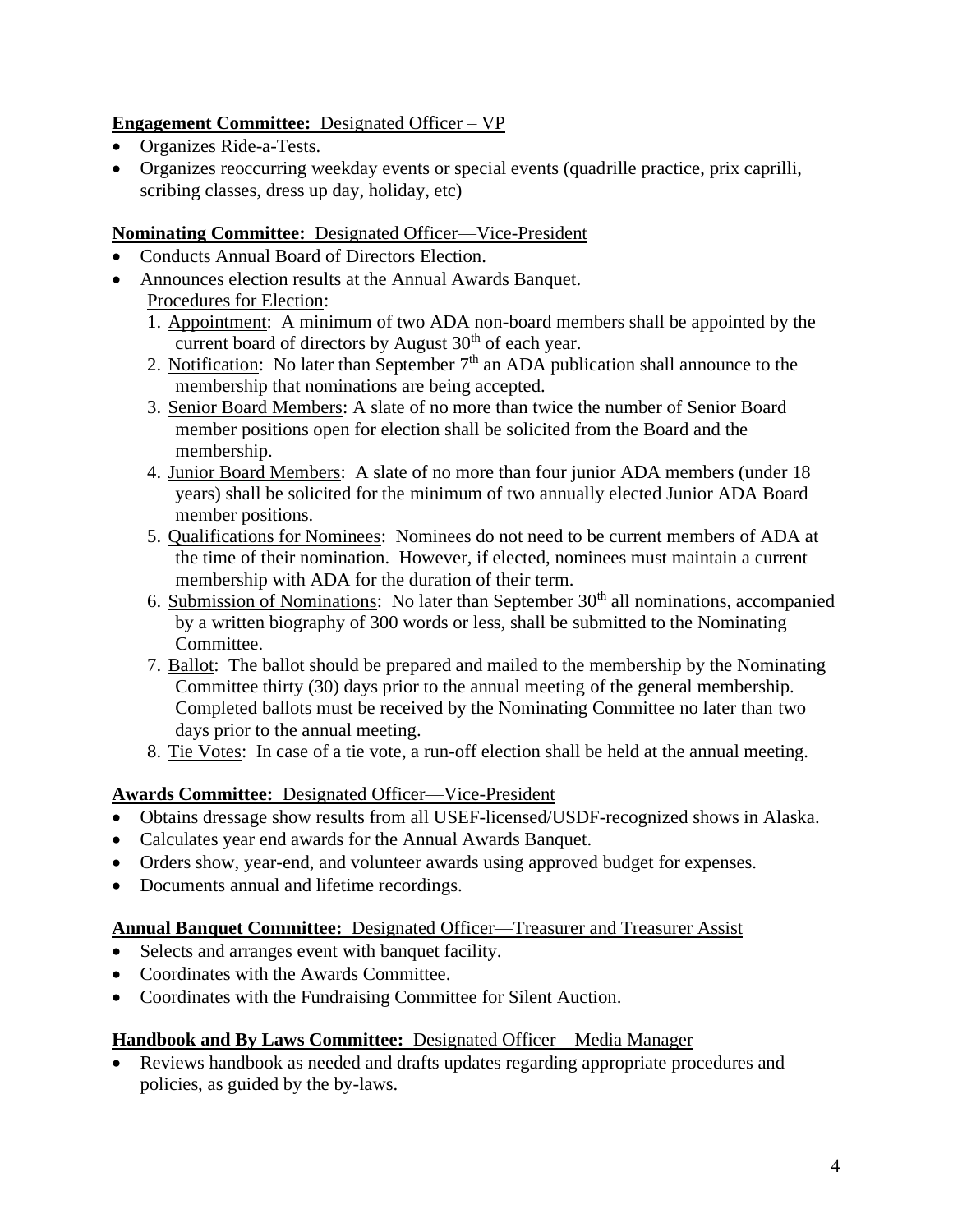# **KATHRYN BROOKS LIFETIME ACHIEVEMENT PERPETUAL AWARD past recipients listed at www.alaskadressage.org**

This award is named in honor of one of our co-founders Kathy Brooks. Kathy, along with her husband Steve and her third level horse Sunny, moved to Alaska in 1979 where the only dressage classes she found were those held in open shows with unrecognized judges. Often, the score sheets from these classes had only the score and no comments. The need for a dressage association was obvious to her and by January of 1980 ADA had been incorporated. Qualified judges were retained and AHSA (now USEF) and USDF- recognized dressage shows began in Alaska. The first ADA show was held in the summer of 1980.

Kathy was an example of excellence in dressage in Alaska at that time. Her horse, tack and attire were exemplary, as well as her attitude and her enthusiasm. There was no end to the time that she spent in creating the Alaska Dressage Association and welcoming members to be a part of this group dedicated to promoting excellence in dressage.

Kathy continued being active in the association until her return to Alexandria, Virginia in 1987 with her husband Steve, her two young children and, of course, Sunny. She returned to be near the National Institute of Health in Bethesda, Maryland where she was being treated for melanoma. She continued being a member of ADA and to keep in touch with her usual enthusiasm until her death in 1993 at the age of 47.

### **The Award**

The award was designed and constructed by Alaskan artist Carol Gelvin. It is a horse and rider carved in alabaster stone and Osage orange wood and sits on a base of redwood. Steel spurs, Athabascan glass beads, Alaska Native moose leather and moose bone for the dressage arena letters are other materials that were used in the construction.

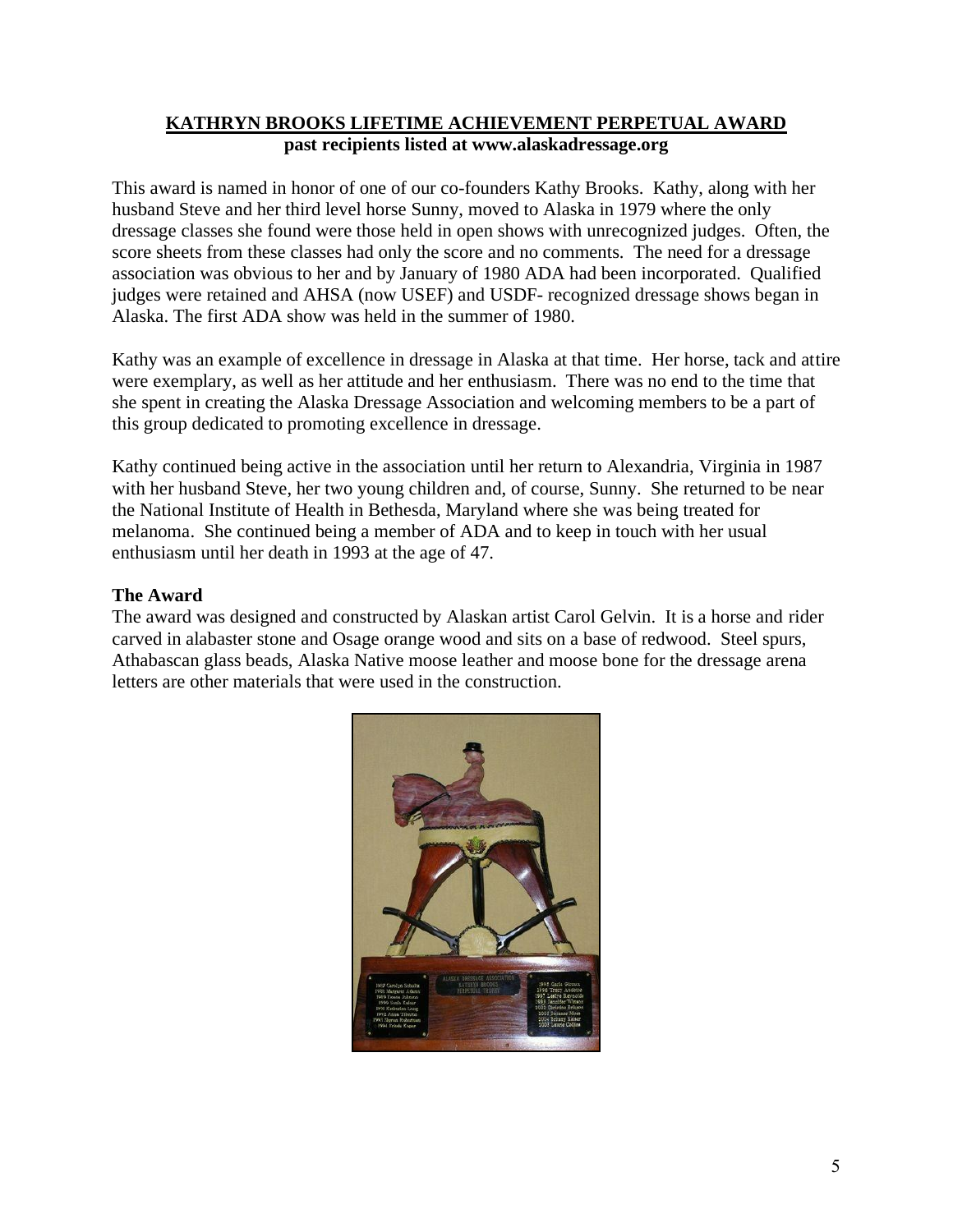As the award is intended to honor lifetime achievement it will be awarded only once to any recipient. In keeping with the special nature of the award it will be granted only when a worthy person is nominated, which may not occur every year.

The award is a traveling award and must be returned with its case to ADA prior to the Annual Awards Banquet each year so that it may be given to the new recipient. It will bear the name of all of the recipients and will be engraved each year.

### **Qualifications for Nominees**

Nominees must:

- 1. Be ADA members.
- 2. Have worked to promote interest in dressage in Alaska, exemplifying through their own efforts, high standards in promoting dressage in Alaska.
- 3. Have contributed time and talent to ADA activities.
- 4. Have set an example in exhibiting good sportsmanship.

## **Procedures for the Award**

- 1. Nominations will be accepted from the membership. A form available on the ADA website specifically addressing the four qualifications for nominees listed above must be completed for the nomination and submitted to the nominating committee by September  $30<sup>th</sup>$ .
- 2. The board of directors will review all nominees and select a maximum of three who have been found to meet qualifications. If no nominees adequately fulfill the qualifications, the board may choose not to present the award for that year.
- 3. These nominees will be voted upon by the membership at the same time as the annual election of board members. If only one qualified nominee is presented the board of directors may vote to grant the award without asking for a vote from the general membership.
- 4. A description of Kathryn Brooks, recipients of the award from previous years, the award qualifications, and a biography of each nominee should appear on the ballot.
- 5. The recipient will be the individual who receives the most votes.
- 6. The award will be presented at the Annual Awards Banquet properly engraved with recipient's name. ADA President shall ensure engraving of award prior to banquet.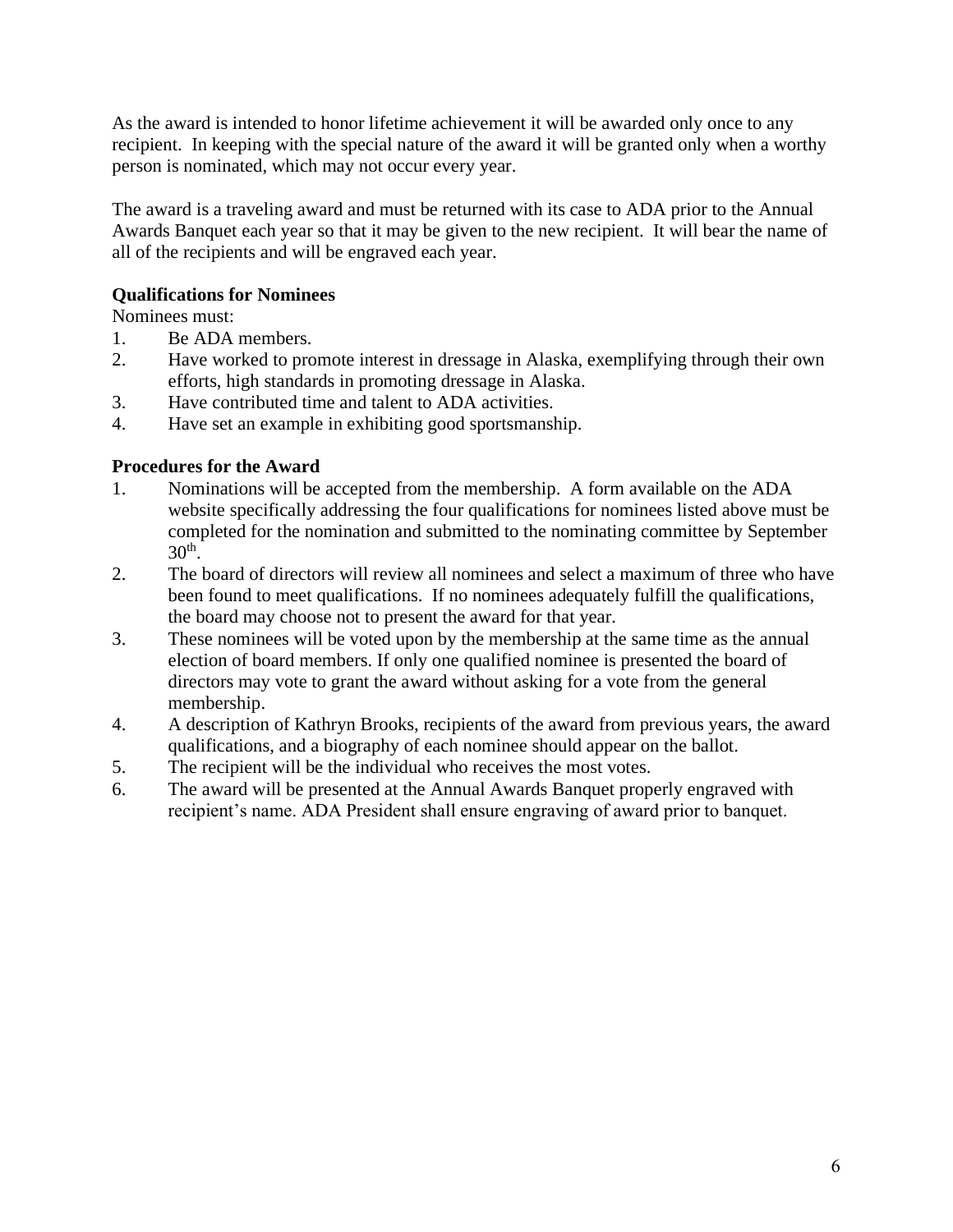### **CHRISTINE ERIKSON ADA SUPER VOLUNTEER AWARD**

#### **past recipients listed at www.alaskadressage.org**

This award is bestowed as merited (not necessarily on an annual basis) to the volunteer who has done the extraordinary for three or more dressage show seasons. The recipient need not be an ADA member, but ADA board members are eligible. The Show Committee chairperson, under the advisement of the Show Committee, will formally select the recipient of the super volunteer award.

This award was initiated in 2004 through a donation from Christine Erikson, a long-time dressage supporter and volunteer, who died in 2005. Susie Merritt was the first recipient in 2004 and Christine herself was the recipient in 2005.

## **DRESSAGE SUPER SENIOR AWARD**

#### **past recipients listed at www.alaskadressage.org**

This award is sponsored in loving memory of Strut Along Dandy, a beautiful AQHA red dun gelding owned by Linda and Jim Kelley, who was truly a Super Senior. He was a life- long competitor in halter, trail, western, dressage, and costume classes. He began his dressage career later than most and was always a super dressage ring companion. He came up from the pasture whenever his name was called ready for whatever his owners wanted to do, including giving many youngsters and several adults their "first ride." He was a once-in-a-lifetime equine companion who is dearly missed. Dandy left this world many years too soon on December 22, 1999. A photo frame engraved with Dressage Super Senior Award, the horse's name, and the year in which the award is earned will be presented to the owner.

### **Qualifications**

- 1. The horse must be age 25 or older. This award may only be earned once by any given horse. More than one horse can earn this award in any given year.
- 2. The horse must be recorded with ADA (either annually or lifetime) and the owner must be an ADA member. The membership and recording fee must be received prior to any competition for which scores are recorded.
- 3. Score requirements:
	- a. A minimum of six scores earned during the current year at First Level or above at USEF-licensed/USDF-recognized shows in Alaska.
	- b. A minimum of three shows and three different judges.
	- c. Two of these six scores must be from the highest test of the level at which the horse earns the award (e. g. First Level Test 3, Second Level Test 3, etc.).
	- d. Scores from all riders are included.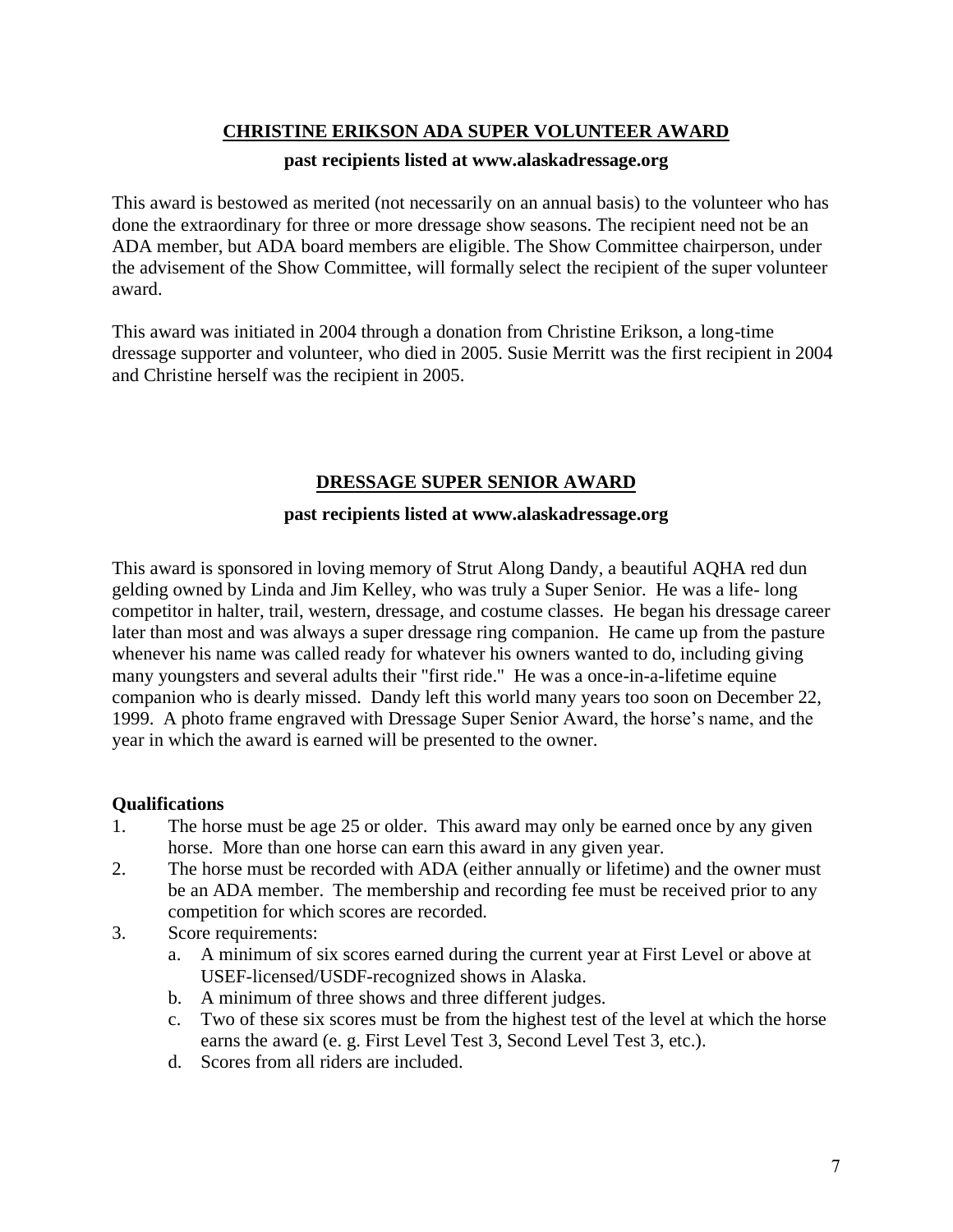#### **SAFE SPORT REQUIREMENTS**

**USEF:** All USEF Competing Members 18 years of age or older are required to take the Safe Sport training including amateurs, professionals, juniors 18 years of age or older, and owners who have an annual, three-year, or lifetime membership.

**USDF:** The completion of Safe Sport training is not a requirement to compete at USDFrecognized competitions, or to be eligible for most year-end awards.

**Banned/suspended persons:** A suspended or banned person is prohibited from participating, in any capacity, in any activity or competition authorized by any US Equestrian Affiliated Organization. No banned or suspended persons are permitted on the competition grounds.

#### **ADA AWARD GUIDELINES**

### **Publication of the Omnibus must follow official Handbook language.**

#### **ADA High Score Show Awards**

- **1.** High Score and Reserve High Score awards will be presented for each junior and senior rider earning the highest scores in Introductory, Training, First, Second, Third / Fourth Level. A High Score award will be presented to the junior and senior rider earning the highest scores in a FEI Level class. (A junior is defined by USEF GR127, as an individual who will not have reached his/her  $18<sup>th</sup>$  birthday as of December  $1<sup>st</sup>$  of the current competition year.) A High Score award will be presented to the rider earning the highest score in Prix Caprilli and Musical (including Pas de Deux and Quadrille Team) classes. All High Score and Reserve High Score awards require a minimum score of 60% except Introductory Level for which the minimum score is 58%.
- **2.** The following describes the awards, ribbons, and prizes that will be presented for the above:

| <b>Award for</b> | <b>Sr Champion</b>             | <b>Sr Reserve</b> | <b>Jr Champion</b> | <b>Jr Reserve</b> |  |
|------------------|--------------------------------|-------------------|--------------------|-------------------|--|
| Introductory     | Yes                            | Yes               | Yes                | Yes               |  |
| Training         | Yes                            | Yes               | Yes                | Yes               |  |
| First            | Yes                            | Yes               | Yes                | Yes               |  |
| Second           | Yes                            | Yes               | Yes                | Yes               |  |
| Third / Fourth   | Yes                            | Yes               | Yes                | Yes               |  |
| <b>FEI</b>       | Champion only<br>Champion only |                   |                    |                   |  |
| Prix Caprilli    | Champion only                  |                   |                    |                   |  |
| Musical          | Champion only                  |                   |                    |                   |  |

#### **High Score Awards (Ribbons and Prizes) for Each Show**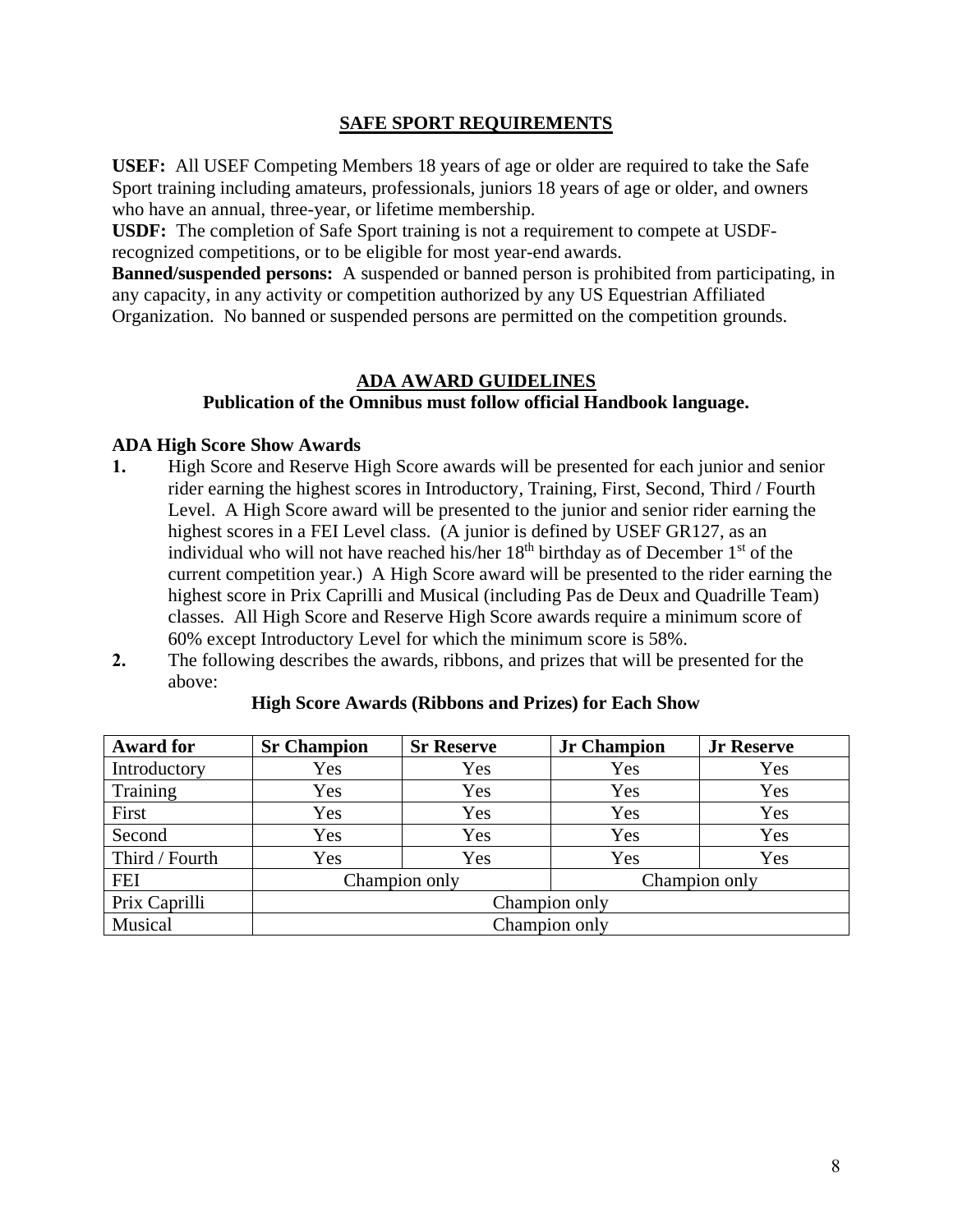## **Championship Classes**

- 1. Five Championship Classes will be offered at the ADA Biggest Event Ever Horse Show.
- 2. The rider must be an ADA member and have paid the ADA Awards Program Fee prior to any competition for which qualifying scores are recorded.
- 3. To qualify, a minimum percentage must have been earned at a USEF-licensed/USDFrecognized show held in Alaska during the current competition year. Qualifying scores may be earned prior to lunch break on the day championship classes are held.
- 4. The qualification requirements are as follows: Training Level, one score of 55% or above in a Training Level Test 3 class; First Level, one score of 55% or above in a First Level Test 3 class; Second Level, one score of 55% or above in a Second Level Test 3 class; Third / Fourth Level, one score of 55% or above in a Third Level Test 3 or Fourth Level Test 3 class; FEI Level, one score of 55% or above in the FEI Level class for which the horse will be competing.
- 5. Horses that qualify in more than one level are limited to competing in two consecutive levels. However, only one test may be chosen for the Third / Fourth Level class and the FEI Level class. Competitors should remember that there is a limit of three rides per day per horse including championship classes.
- 6. Championship tests must be ridden from memory.
- 7. Tests to be ridden for the Championship Classes are: Training Level, Training Level Test Three; First Level, First Level Test Three; Second Level, Second Level Test Three; Third / Fourth Level, the highest test for the level at which the horse has qualified; FEI Level, the FEI class for which the horse has qualified.
- 8. Distinctive ribbons will be presented to six places for each of these classes. A Championship award will be presented for first place in each class.
- 9. In the event of a tie, two Championship awards will be presented.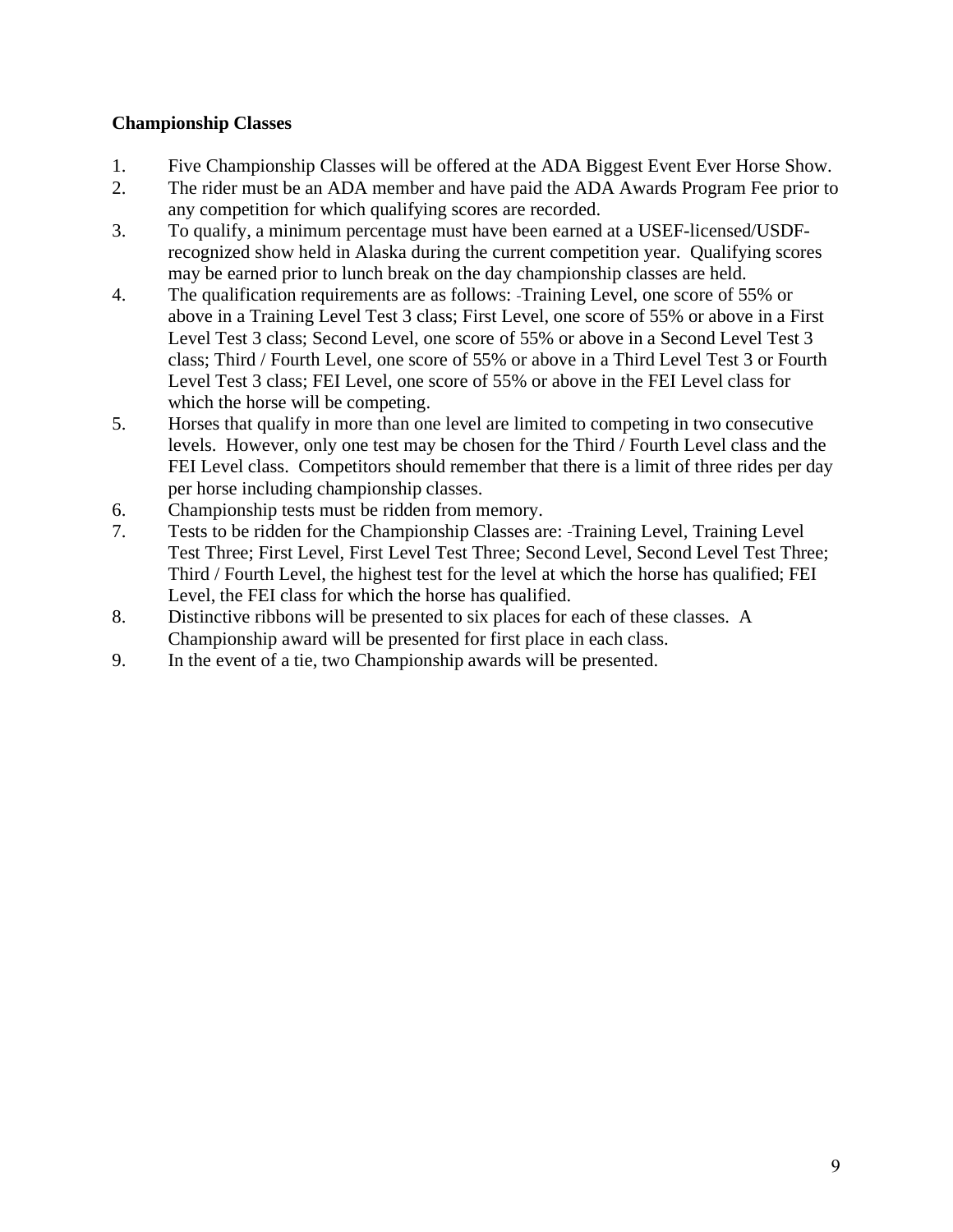### **Year-End Level Awards**

- 1. Awards presented to a horse/rider combination at Training Level, First Level, Second Level, Third / Fourth Level, and FEI Level.
- 2. The rider must be an ADA member and have paid the ADA Awards Program Fee. The membership and award fees must be received prior to any competition for which scores are recorded.
- 3. Opportunity, Musical, and Prix Caprilli, and Rider Test scores are not included.
- 4. The winner at each level will be determined by the highest average score.
- 5. Champion and Reserve Champion Awards will be presented for Senior and Junior riders at each level.

Score Requirements for Training Level, First Level, Second Level, and Third / Fourth Level.

a. A minimum of six scores at USEF-licensed/USDF-recognized shows in Alaska.

b. A minimum of three shows and three different judges.

c. Two of these six scores must be at the highest test of the level (e.g. Training Level Test 3).

d. No more than two of these six scores may be of Test 1.

e. The top six scores that meet these requirements are then averaged. A minimum average score of 60% is required to qualify.

Score Requirements for FEI Level.

- a. A minimum of three scores at USEF-licensed/USDF-recognized shows in Alaska.
- b. A minimum of three shows and three different judges.
- c. The top three scores that meet these requirements are then averaged.
- d. A minimum average score of 60% is required to qualify.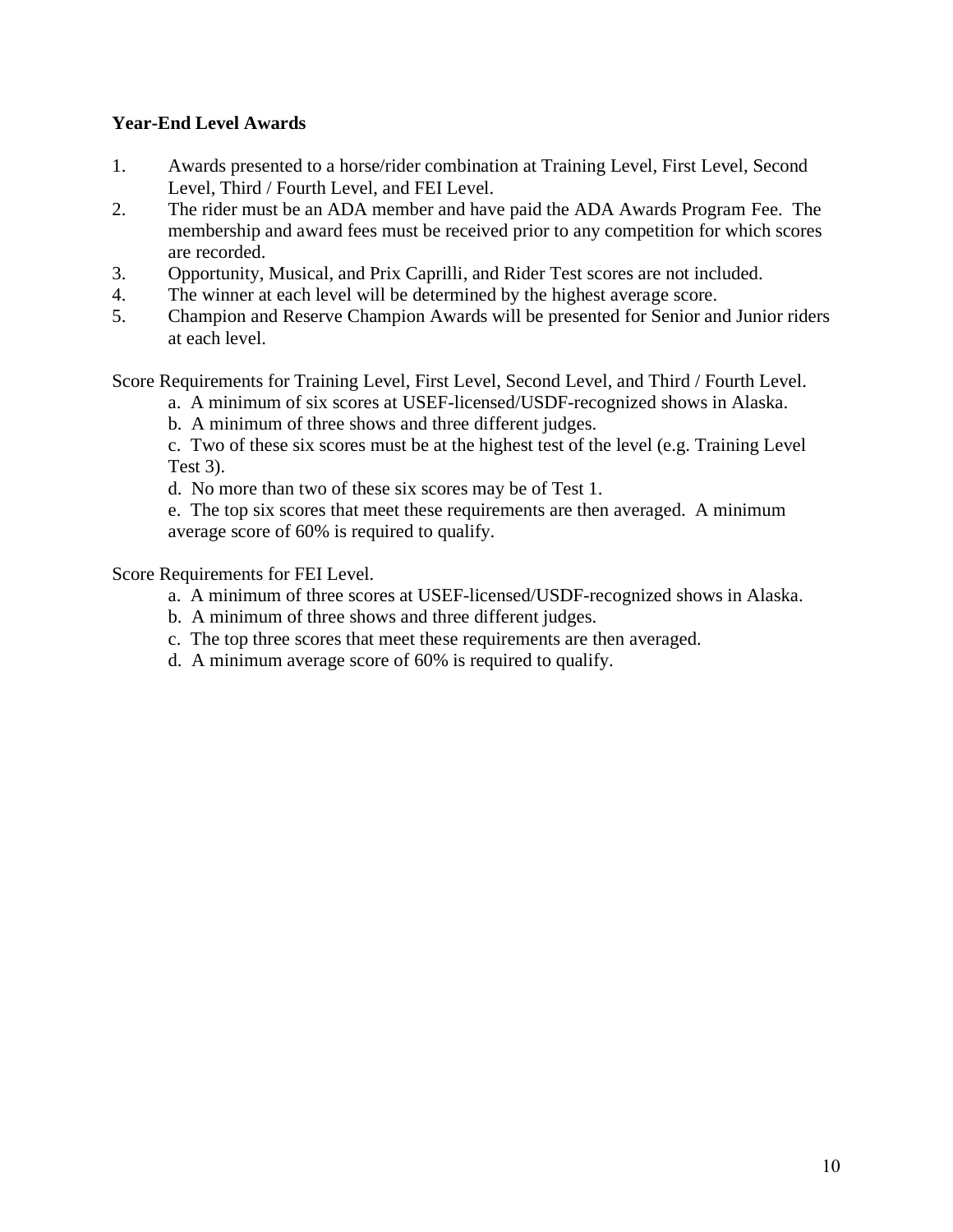### **ADA Horse of the Year Award**

- **1.** Award presented to the horse with the highest adjusted median score.
- **2.** The horse must be recorded with ADA (either annually or lifetime) and the owner must be an ADA member. The membership and horse recording fee must be received prior to any competition for which scores are recorded.
- **3.** Opportunity, Musical, Prix Caprilli, and Rider Test scores are not included.
- **4.** An adjustment of 1% will be made for any score earned at First Level, 2% for any score earned at Second Level, 3% for any score earned at Third Level, 4% for any score earned at Fourth Level, and 5% for any score earned in an FEI Level test.

## **EXAMPLE:**

A score of 60.000% would be: Training Level 60.000% Third Level 63.000% First Level 61.000% Fourth Level 64.000% Second Level 62.000% FEI Level 65.000%

- **5.** If a tie score should occur, the scores for the horses with the highest adjusted median scores will be recalculated using a mean average to determine the winner. If the tie continues to be unbroken, all scores will be rounded to the nearest whole number and the mode will then be used to determine the winner.
- **6.** First, second, and third place awards will be presented.

Score Requirements for Training Level, First Level, Second Level, and Third / Fourth Level.

- a. A minimum of six scores at USEF-licensed/USDF-recognized shows in Alaska.
- b. A minimum of three shows and three different judges.
- c. Scores from all riders are included.
- d. A minimum adjusted median score of 60% is required to qualify.

Score Requirements for FEI Level.

- a. A minimum of three scores at USEF-licensed/USDF-recognized shows in Alaska.
- b. A minimum of three shows and three different judges.
- c. Scores from all riders are included.
- d. A minimum adjusted median score of 60% is required to qualify.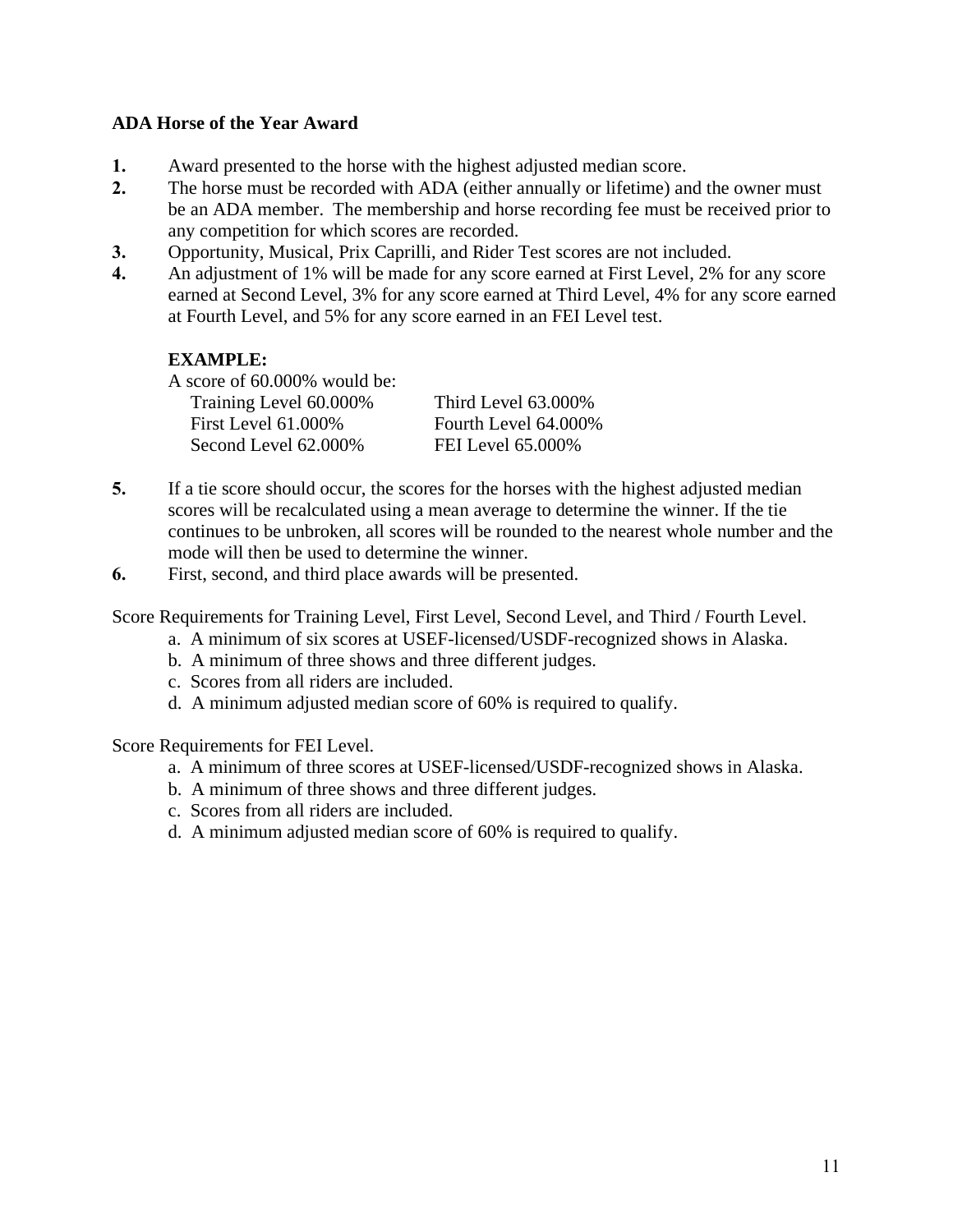### **ADA Rider of the Year Award**

- 1. Award presented to the ADA member who has the highest adjusted median score.
- 2. The rider must be an ADA member and have paid the ADA Awards Program Fee. The membership and award fees must be received prior to any competition for which scores are recorded.
- **3.** Opportunity, Musical, and Prix Caprilli, and Rider Test scores are not included.
- **4.** An adjustment of 1% will be made for any score earned at First Level, 2% for any score earned at Second Level, 3% for any score earned at Third Level, 4% for any score earned at Fourth Level, and 5% for any score earned in an FEI Level test.

# **EXAMPLE:**

A score of 60.000% would be: Training Level 60.000% Third Level 63.000% First Level 61.000% Fourth Level 64.000% Second Level 62.000% FEI Level 65.000%

- **5.** If a tie score should occur, the scores for the horses with the highest adjusted median scores will be recalculated using a mean average to determine the winner. If the tie continues to be unbroken, all scores will be rounded to the nearest whole number and the mode will then be used to determine the winner.
- **6.** First, second, and third place awards will be presented.

Score Requirements for Training Level, First Level, Second Level, and Third / Fourth Level.

- a. A minimum of six scores at USEF-licensed/USDF-recognized shows in Alaska.
- b. A minimum of three shows and three different judges.
- c. Rides on all horses are included.
- d. A minimum adjusted median score of 60 % is required to qualify.

Score Requirements for FEI Level.

- a. A minimum of three scores at USEF-licensed/USDF-recognized shows in Alaska.
- b. A minimum of three shows and three different judges.
- c. Rides on all horses are included.
- d. A minimum adjusted median score of 60% is required to qualify.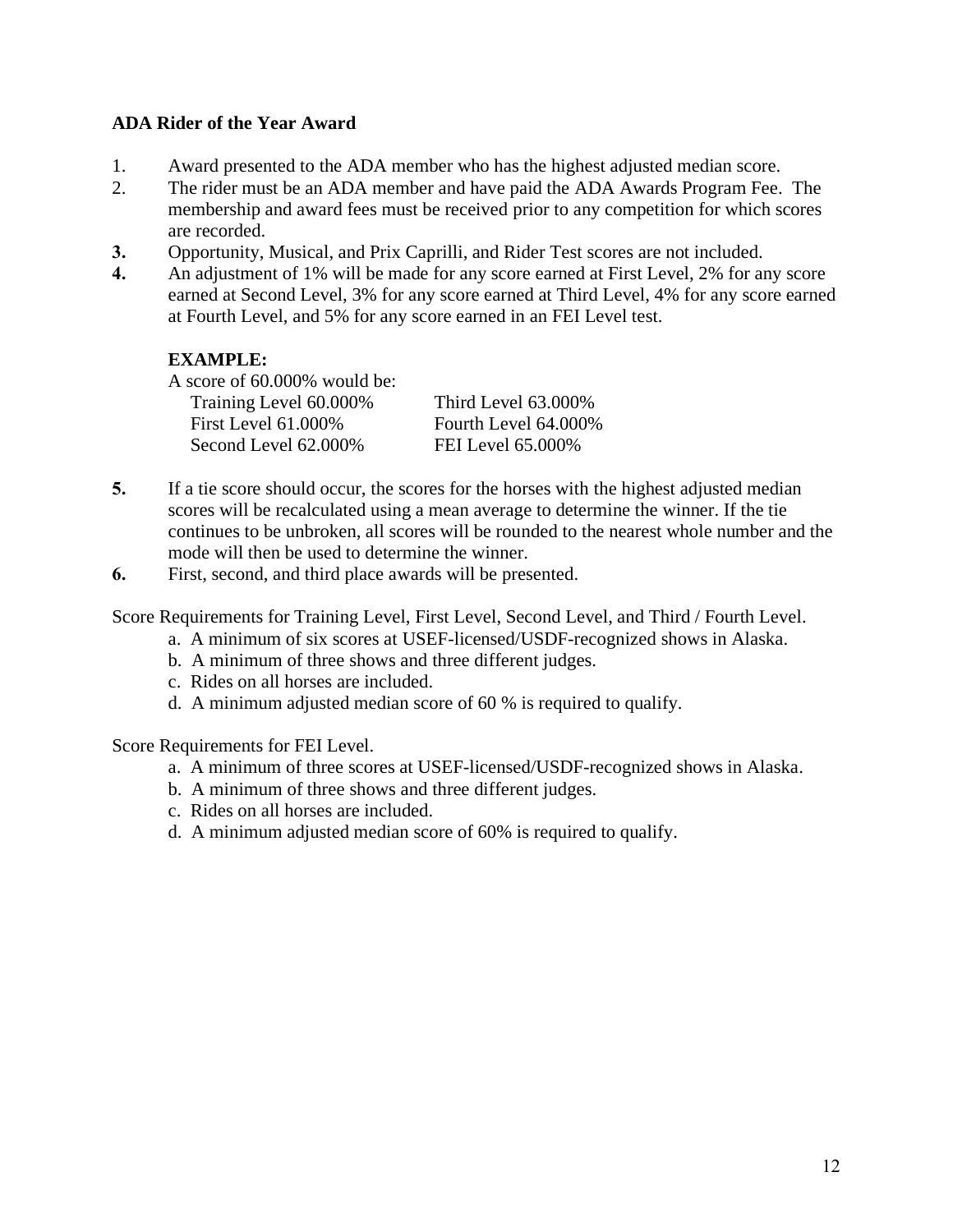### **Dressage Seat Medal**

(previously ASH award)

Open to Junior and Amateur riders. Riders will earn a median score on two different horses at two different levels. The median score from each horse will be averaged together. This final average must be at least 60%.

#### **Qualifications**

- 1. A rider must earn scores on two different horses and at two different levels (not necessarily consecutive levels).
- 2. A minimum of six scores from USEF-licensed/USDF-recognized competitions must be earned on each horse. If one of the test levels being ridden is FEI, only three scores will be required from that horse.
- 3. Scores must be earned at a minimum of three shows and from three different judges.
- 4. At least one score on each horse must be at the highest test of the level and be a minimum score of 55%. If one of the test levels being ridden is FEI, one score must be a minimum of 55%.
- 5. No more than two of the six scores on each horse may be of Test 1 of the level; exception is FEI level.

All eligible scores will be recorded for each horse on which the rider earns scores, however, only the top two scores from each individual judge for each horse will count toward the median score calculation. If only one score is earned from an individual judge that score will count toward the median score. The scores from the highest test of the level are not required to be included in the median. The median score is the score exactly between the highest and lowest scores when all scores are ranked from highest to lowest. For an even number of scores, the two middle scores are averaged. The median score from each horse will then be averaged. The highest average score will determine the winner. The final score must be at least 60%.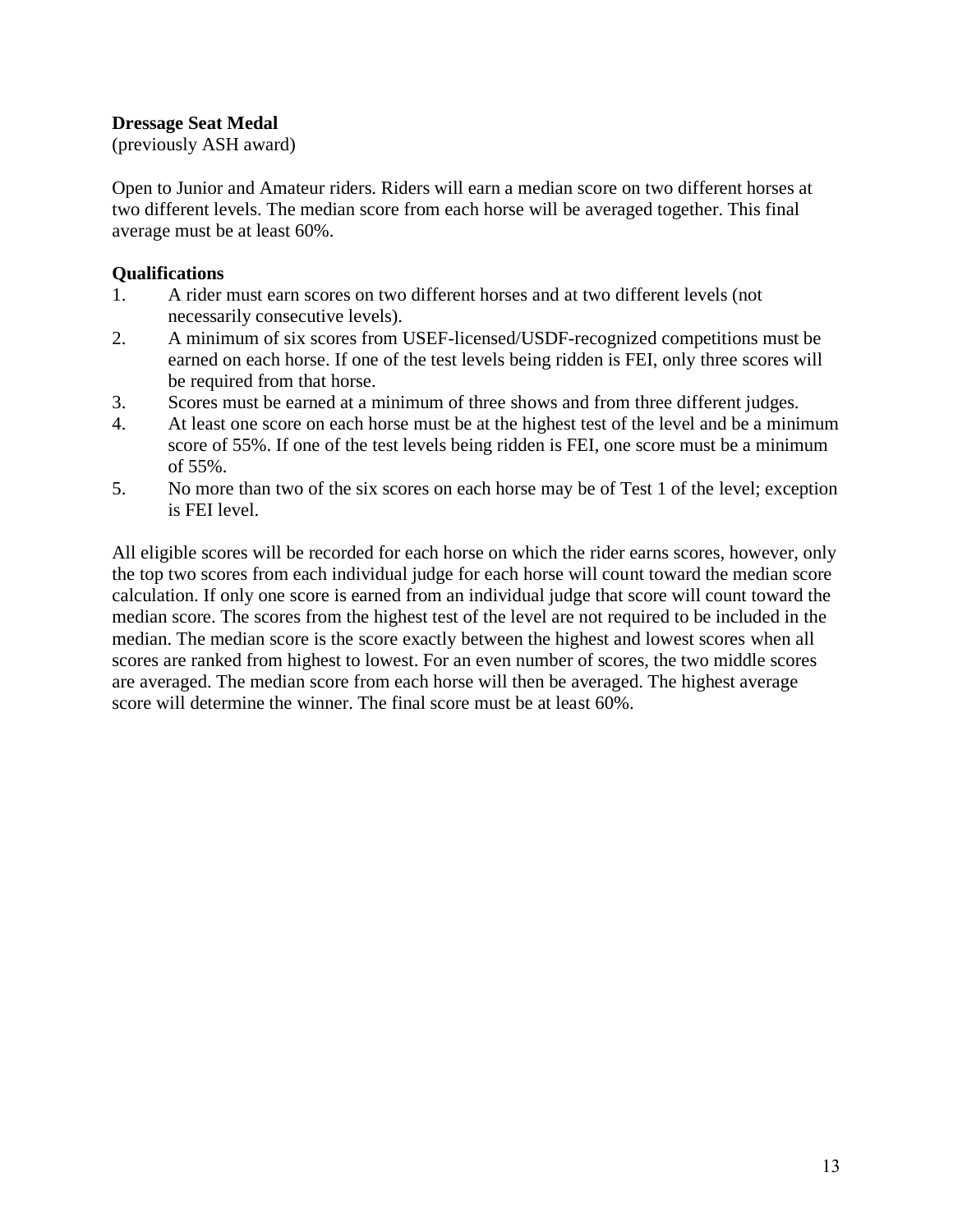### **Sixty Percent Award**

- 1. The rider must be an ADA member and have paid the ADA Awards Program Fee. The membership and award fees must be received prior to any competition for which scores are recorded.
- 2. A certificate is awarded to every ADA member who earns a minimum of one score of 60% or higher at a USEF-licensed/USDF-recognized show held in Alaska.
- 3. A certificate and patch are awarded to every ADA member who earns five or more scores of 60% or higher at USEF-licensed/USDF-recognized shows held in Alaska.

## **ADA Musical Freestyle Award—Individual**

- 1. The rider must be an ADA member and have paid the ADA Awards Program Fee. The membership and awards fee must be received prior to any competition for which scores are recorded.
- 2. Award presented to the ADA member who achieves the highest score at a USEFlicensed/USDF-recognized show held in Alaska in a USDF Musical Freestyle class. A minimum non-adjusted score of 60% is required to qualify.
- 3. An adjustment of 1% will be made for any score earned at First Level, 2% for any score earned at Second Level, 3% for any score earned at Third Level, 4% for any score earned at Fourth Level, and 5% for any score earned in an FEI Level test.
- 4. Champion and Reserve Champion awards will be presented.

### **Pas de Deux Award**

- 1. All riders must be ADA members and have paid the ADA Awards Program Fee. The membership and awards fee must be received prior to any competition for which scores are recorded.
- 2. Award presented to the team who achieves the highest score at a USEF-licensed/USDFrecognized show held in Alaska in a USDF Pas de Deux class. A minimum non-adjusted score of 60% is required to qualify.
- 3. An adjustment of 1% will be made for any score earned at First Level, 2% for any score earned at Second Level, 3% for any score earned at Third Level, 4% for any score earned at Fourth Level, and 5% for any score earned in an FEI Level test.
- 4. Champion and Reserve Champion awards will be presented.